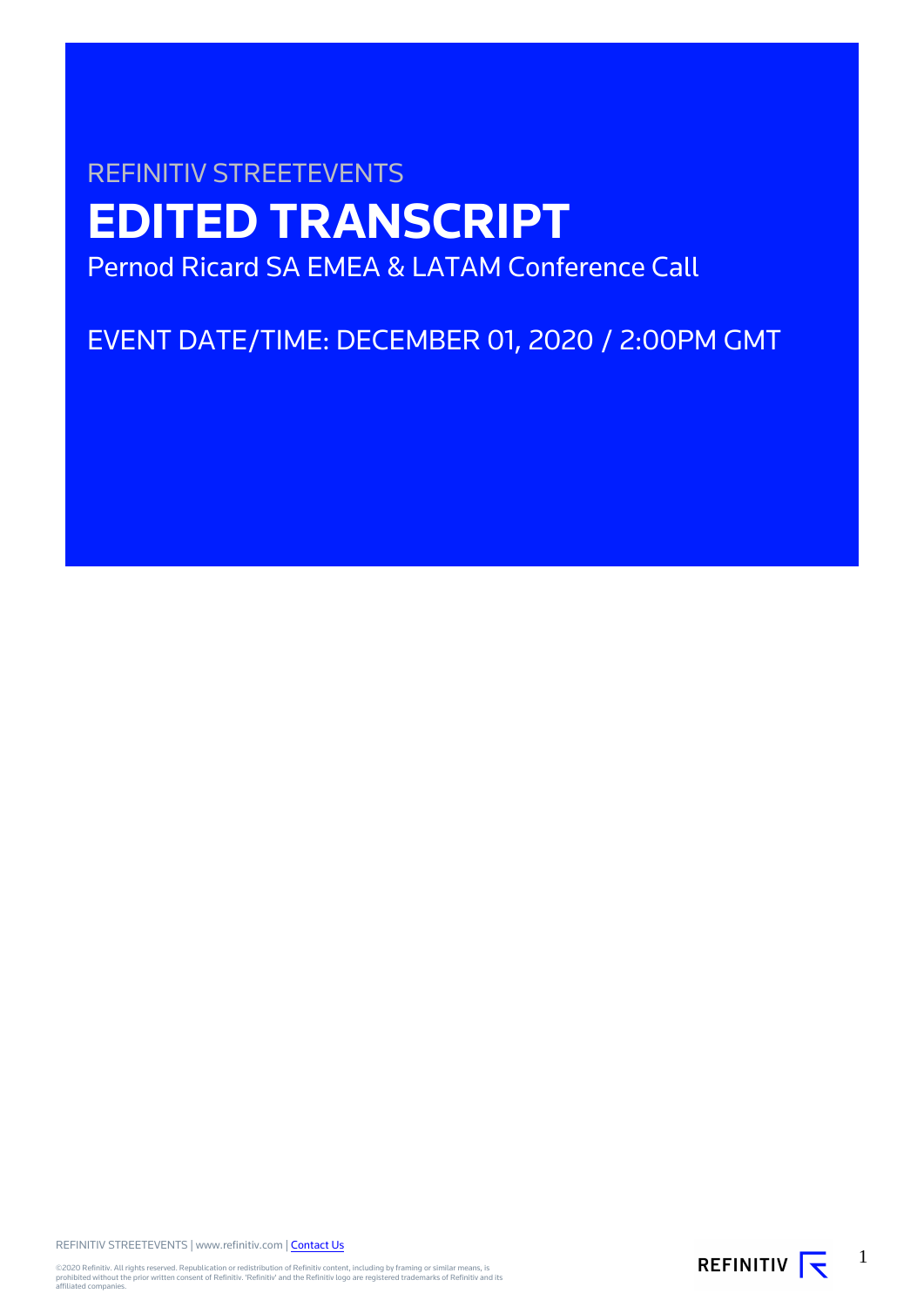## **CORPORATE PARTICIPANTS**

**Gilles Bogaert** Pernod Ricard SA - Chairman and CEO of EMEA & LATAM **Julia Massies** Pernod Ricard SA - VP of Financial Communication & IR

## **CONFERENCE CALL PARTICIPANTS**

**Edward Brampton Mundy** Jefferies LLC, Research Division - Equity Analyst **Jean-Olivier Nicolai** Goldman Sachs Group, Inc., Research Division - Equity Analyst **Sanjeet Aujla** Crédit Suisse AG, Research Division - European Beverages Analyst **Simon Lynsay Hales** Citigroup Inc., Research Division - MD **Trevor J. Stirling** Sanford C. Bernstein & Co., LLC., Research Division - Senior Analyst

## **PRESENTATION**

#### **Operator**

Ladies and gentlemen, thank you for standing by, and welcome to the EMEA-LATAM conference call. (Operator Instructions) I must advise you that this call is being recorded today on Tuesday, the 1st of December 2020.

And I would now like to hand the call over to your host today, Julia Massies, Vice President, Financial Communications and Investor Relations. Please go ahead.

## **Julia Massies Pernod Ricard SA - VP of Financial Communication & IR**

Good afternoon or good morning, ladies and gentlemen, depending on when you're calling from, and thank you very much for joining us for today's presentation on our EMEA LATAM business. We're hosted this afternoon by Gilles Bogaert, our Chairman and CEO for the region. Gilles will take you through a brief presentation and then leave some time for your questions.

#### Gilles, over to you.

# **Gilles Bogaert Pernod Ricard SA - Chairman and CEO of EMEA & LATAM**

Thank you, Julia. Good afternoon, everybody. I'm very happy to be with you remotely for our annual update on EMEA and LATAM performance and key initiatives.

Let's start with a few key figures for EMEA and LATAM, a 5,513 people, 57 market co-affiliates regrouped in 11 management entities, 22 production sites. The region represents 28% of the group's sales. 63% of the net sales of the region come from the Strategic International Brands. And we had, in the last employee satisfaction survey, iSay 2019, a high engagement rate of 90%.

As you can see, it's a large region. Western Europe, it's 5 management entities. Central and Eastern Europe, 2 management entities. Together, they represent Europe. As compared to financial -- group financial communication, the difference is that you don't have France here and you don't have Ireland and Travel Retail. LATAM, 2 management entities. In the group's financial communication, it's included in the Americas. And Africa, Middle East, 2 management entities. In the group communication, it's included in Asia-Rest of the world.

A summary of our strategic battleground. As you know, we continue to drive our Transform & Accelerate road map and our long-term battlegrounds of our last strategic plan remain totally valid even post-COVID-19. We want to gain share in LATAM and Africa, Middle East, leveraging our whiskey portfolio, Absolut; and also in SSA, our mainstream whiskeys.

In Central and Eastern Europe, we want to consolidate our leadership, in particular, through the whiskey portfolio. And in Western Europe, we want to grow Jameson and Absolut and leverage the gin and aperitif opportunity. Obviously, everywhere, almost, we want to fast track the buoyant of gin and tequila categories. You can see the fantastic gin portfolio we now have. We want to drive innovation as a key top line driver to leverage our Prestige portfolio. And also, we want to keep activating -- managing actively, sorry, our portfolio. And 3 brands recently joined the portfolio for the region: Italicus; KI NO BI, the gin -- Japanese gin; and the Spanish vermouth's Petroni.

To do that, we have key enablers that allowed to deliver that ambition. Marketing transformation. We want to be more consumer-centric.

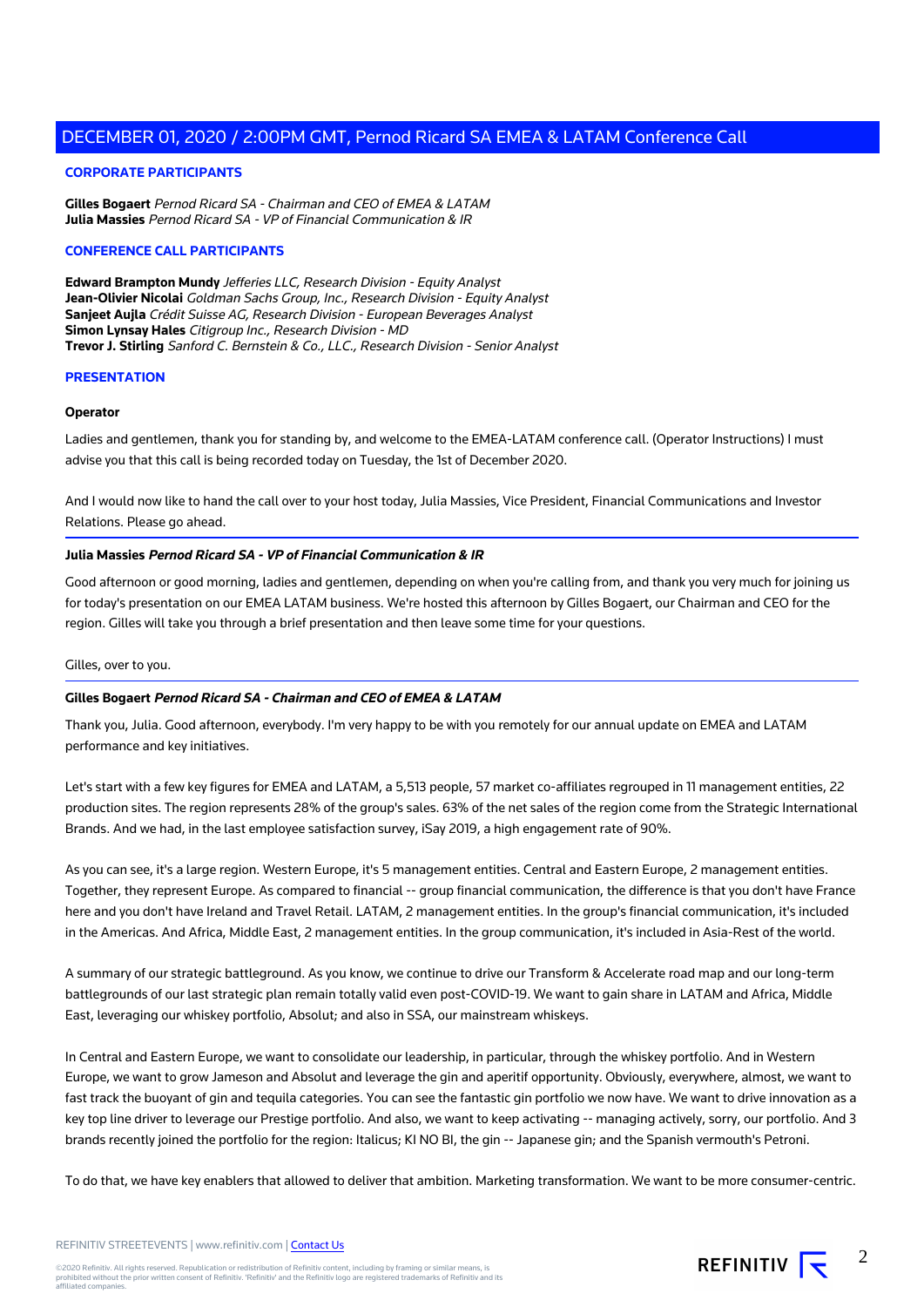We have refocused our market companies on best-in-class marketing execution. We are creating a regional innovation hub and also a regional digital center of excellence. We want to keep accelerating in digital in all areas, in the commercial area first with a development of a data-driven approach for our sales force.

Accelerates our development in the fast-growing channel, e-commerce; keep enhancing our capabilities in revenue growth and promotional effectiveness; and last but not least, we want to keep digitalizing our back office and our S&OP.

And in terms of organization, we want to have a fit-for-purpose organization, many initiatives on that front. UnITy within the IT area, we now have this operational with 4 IT business solution hubs and 2 IT centers of excellence: 1 for front office, 1 for back office. Our organizations all over the world have been evolving also to adapt to the new business environment and to the evolution of our priorities. And we kept also transforming our management entities, leveraging more expertise, efficiencies between the lead markets and the smaller markets and also developing mutualization. And obviously, we have also started to implement our 2030 sustainability and responsibility road map in the region.

So a lot of transformation, that's the case also in the way we manage our talents. We actively manage our talent pool to deliver our ambition. And here, you have the illustration of what happened in the management teams since March '20 with the new CEOs for Northern Europe, Southern Europe and Sub-Saharan Africa and also close to 10 new MDs in our market cos.

In terms of results, fiscal year '20 has really showed -- had shown until COVID-19 a business acceleration and since then, a strong resilience. And in fiscal '21 and Q1, we have an encouraging start of the year even if the context remained challenging and heterogenous. So you can see here the sequence of key figures. Organic sales in fiscal year '20, we were down 5% due to the last quarter strongly hit by COVID. In the first half, we were at 5%. And in Q1 fiscal '21, we are down 2%. So that's an encouraging start. As we know that in summer, the sanitary conditions were easing and we benefited also from the staycation phenomenon in Europe.

From an operating profit standpoint for fiscal year '20, we posted within EMEA and LATAM a modest growth despite the 5% decline on the sales, thanks to a strong and reactive resources management after the COVID-19 started, in particular, on A&P and structure costs. And this led in fiscal '20 to a very strong operating leverage that reflects the significant adjustments we've done on resources.

So good figures and also good performance in terms of market share. We gained market share in most of our key markets. We were doing so before COVID-19 started. We kept doing it after COVID-19 happened. You have here the main trends for MAT. And as you can see, many categories and countries are in the green area. We gained share in Spain in the on-trade channel and in the off-trade channel despite very tough market conditions.

In Germany, we gained 90 basis points of market share, so very strong performance there. In Italy, we lost in whiskey but we gained in vodka. Very strong performance also as for Germany in the U.K. and in Sweden.

In Central and Eastern Europe, we were flat in Russia in the last 12 months, but we're gaining in Q1 this year. And we gained share in our key strategic battleground in Poland, the whiskey category.

In Africa, Middle East, we lost share in South Africa. We were stable in whiskey but down in vodka. We consolidated our strong leadership in imported spirits in Turkey.

And in the LATAM area, we gained share in Mexico on premium-plus imported spirits. And in Brazil, we lost share in whiskey but we gained share in whiskey spirits, vodka and premium-plus gin. So good financial performance and also a good market share evolution on most categories and most markets.

So let's have a look at our strategic priorities, starting with our sustainability and responsibility strategy. You know well, you know our group strategy and the commitments and the ambition for 2030. Obviously, the region is totally aligned with what we've done at the group level with many initiatives in nurturing terroir, in valuing people, in circular making and responsible hosting. And with obviously the COVID context even reinforcing, I would say, our initiatives. So you have here a few examples of what we do.

REFINITIV STREETEVENTS | www.refinitiv.com | [Contact Us](https://www.refinitiv.com/en/contact-us)

©2020 Refinitiv. All rights reserved. Republication or redistribution of Refinitiv content, including by framing or similar means, is<br>prohibited without the prior written consent of Refinitiv. 'Refinitiv' and the Refinitiv affiliated companies.

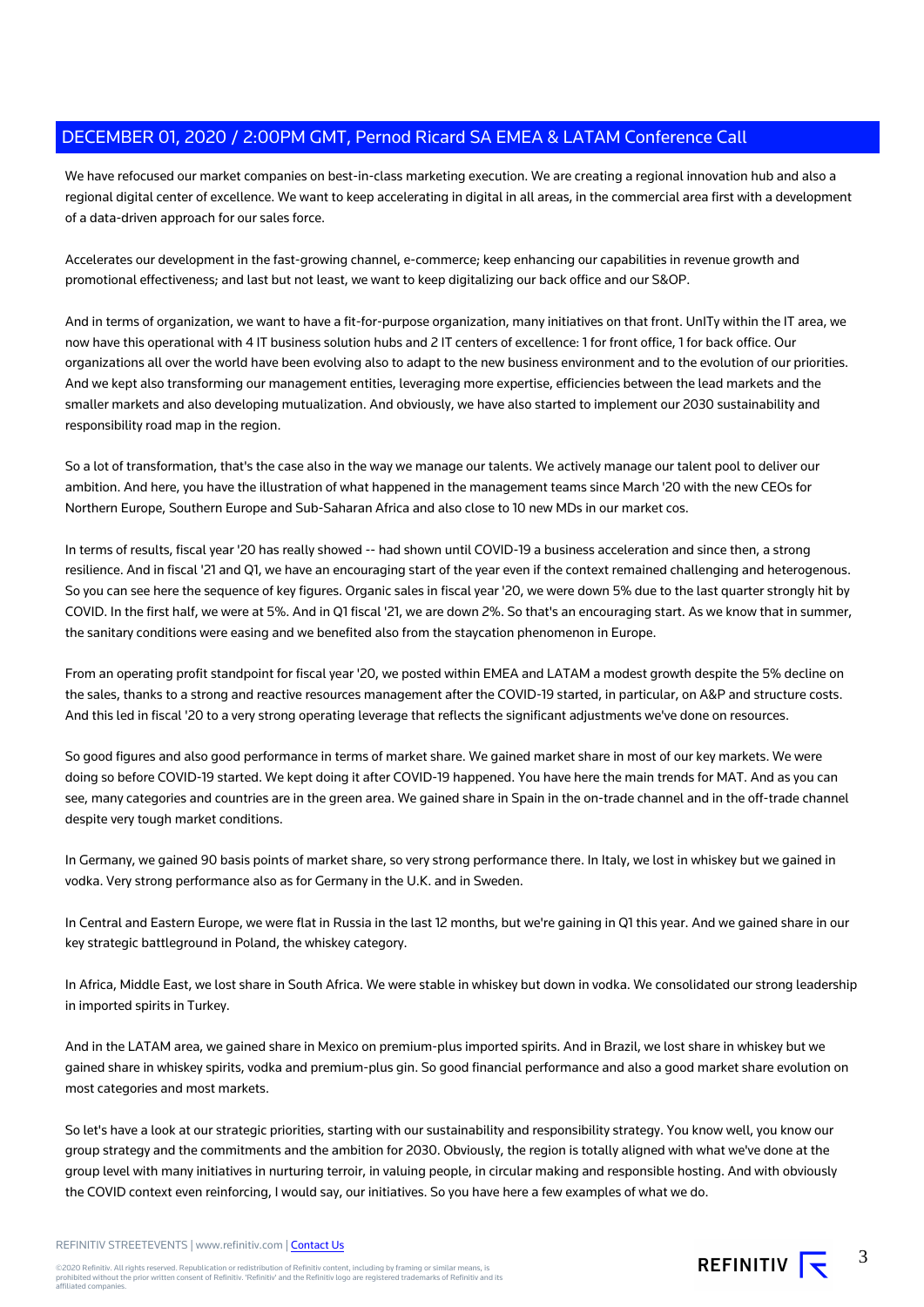On the following slide, a zoom on some initiatives since COVID-19 started, in particular, to support our bartenders partners and bartender community. And also in responsible hosting, a zoom on our key group initiative, responsible party that was done virtually this year, Good Vibes in Tough Times.

So let's have a look at the category-by-category, I would say, performance and initiatives starting with our #1 battleground in the region, the whiskey battle. And the portfolio was very resilient across all geographies. We were down 4% last fiscal year. And the whiskey portfolio was up 2% in Q1. You have here the performance on our key brands, Ballantine's, Jameson, Chivas and the Glenlivet.

As you can see on Ballantine's, we've had a very good performance in most of our key markets, Russia, Brazil, Turkey and Poland. Poland, which is not far from reaching the threshold of 1 million cases. We had a strong rebound on the brand also in Mexico. The brand had been suffering more in South Africa, as you see, with alcoholic bans, the 2 bans that we had to face. And also in Spain because of the strong exposure of the market to the on-trade. That said, we believe that we have a strong new platform, a good innovation pipeline and we expect, I would say, to improve that going forward in Spain.

Jameson, that's the strongest growth engine in the region. As you can see, many markets doing very well with a double-digit growth in countries like Germany, the U.K., Northern Europe, for instance, in Nigeria. In Russia, it was very resilient last year. Q1 is -- start slower, but it's -- we are confident that things should improve going forward. And in South Africa, the performance of the brand was negatively impacted by the alcohol ban.

Chivas, also we can see a good momentum in Germany, in Poland, in Turkey, that Turkey is the second largest market worldwide for Chivas 12; and an acceleration in LATAM, in Mexico and Brazil.

And last but least, the Glenlivet. It's doing very well and Q1 shows a double-digit growth. And the whole malt portfolio, by the way, is doing well, the Glenlivet, but other brands like Aberlour also, our specialty malts. And in many markets, that's the case, in particular, in Europe.

Let's have a look now at the gin portfolio. As you know, we've been expanding and leveraging our diversified gin portfolio to seize the category boom. Last year, excluding Spain, our net sales in gin in the EMEA and LATAM were up 2%. And in Q1, still excluding Spain, it was up double digits. We have a lot of initiatives and innovations, new brands joining the portfolio, new campaigns like the Spirit of London, Beefeater campaign. Obviously, we're very happy to have the partnership on our Japanese gin, KI NO BI. We keep developing Monkey 47. Inverroche is doing very well in South Africa and have the potential to grow, in particular, in SSA. And the last -- and one of the last big brands that joined the portfolio, Malfy, has a very, very strong start, and it's 1 of the top 3 growth drivers in Q1 for the region.

Aperitif is another very attractive category for us, and we reinforced our ambition in that segment, which is very important for us with - so a growth of 41% last year and 40% in Q1. Obviously, we have 1 brand driving that performance, which is Lillet, which is very, very strong in Germany, in particular, and starting to grow in many other countries, in particular, in Europe. We also have Italicus, our Rosolio di Bergamotto from the aperitivos in the portfolio. And the last brand that joined the EMEA LATAM portfolio, the Spanish vermouth from Galicia, Petroni, that we are very happy to have in the portfolio. That's close to 20,000 cases. It's a premium brand, and it has been growing even post-COVID-19.

Innovation is another key growth driver for us in the region. It's playing a key role. And it allowed us to be quite resilient at the top line level, both in FY '20 and in the first quarter. It delivered last fiscal year an incremental top line growth of 1% on the top of the overall regional top line growth; and in Q1, 2%. You have here an illustration of the different initiatives, different innovations on Beefeater with different flavors: pink, blood orange and blackberry; and also on some of the brands like the launch of Havana Club Verde in Germany; the launch of Ballantine's, the 7 years old bourbon finish, in particular, in Poland; or the Chivas 13 tequila finish that we launched in Mexico. And more to come in H2.

Let's have a look now at the performance of the key markets starting with the Western Europe area. We keep having a strong dynamism in Germany and U.K. when Spain remains tough. As you know, Spain is a lot exposed to on-trade. It's more than half of the domestic

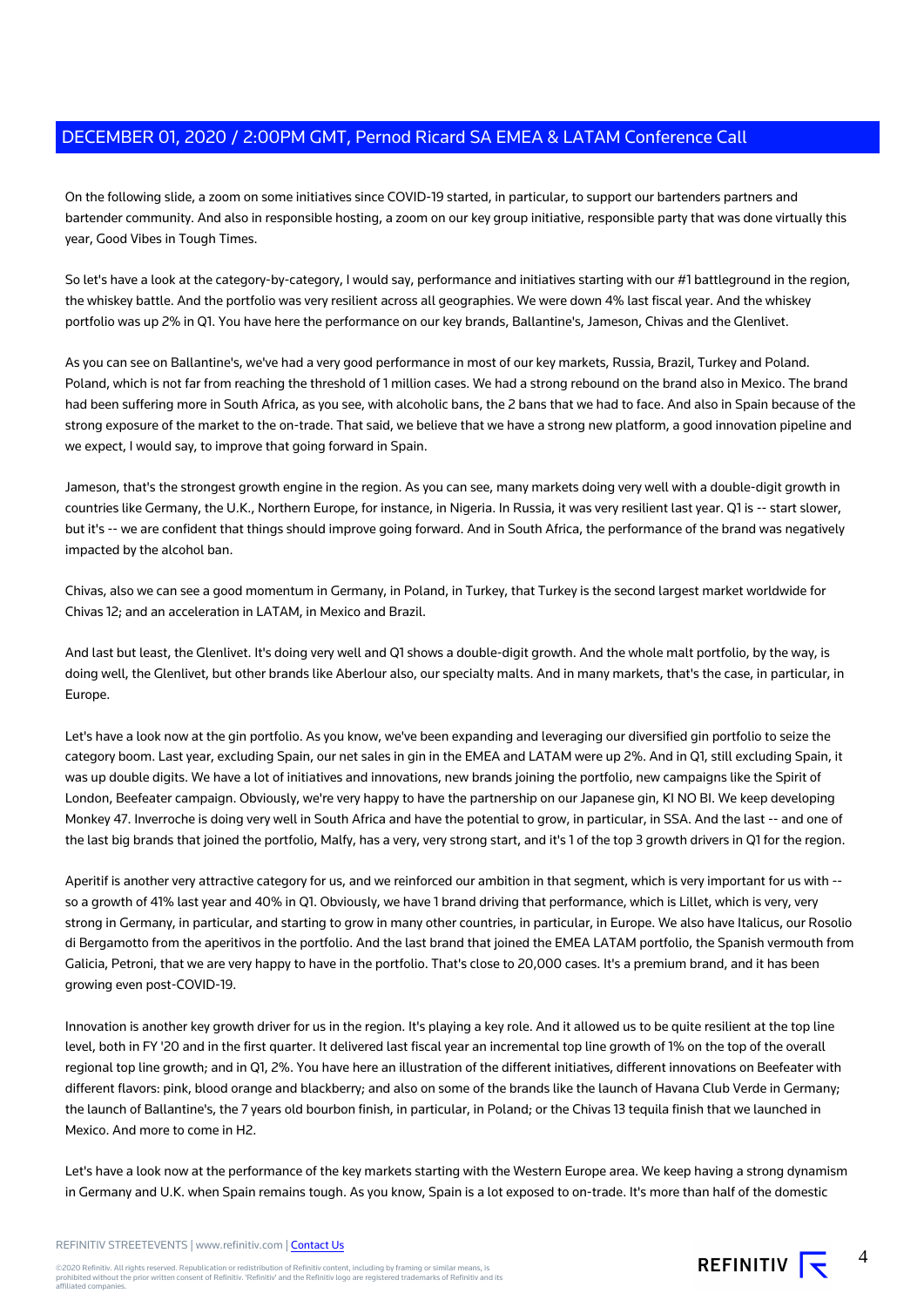market. So we suffered obviously because of limited on-trade opening in the last months, but we gained share both in off- and on-trade in that tough environment.

In terms of highlights, obviously, the acquisition of Petroni, and I think it's important to add new growth drivers to the portfolio. We also integrated in our portfolio the wines that were distributed before by a different Pernod Ricard wine and gin. And so the 2 commercial organization were merged last year. And we're also now having the portfolio of 100 Pipers that used to be distributed by a third-party player, and it will allow us to strengthen our whiskey portfolio strategy there.

Germany and the U.K. have been very strong in the last 12 months. Strong momentum before COVID-19, strong momentum after COVID-19 started both from a top line standpoint and also from a market share gains. On-trade in both markets is -- only represents close to 10% of net sales. So it's strong off-trade exposure. And the on-trade has been quite resilient and home consumption have been quite resilient. And on the top of it, we have a strong momentum, thanks to our portfolio strategy and our different brand initiatives. You have here a few examples.

The new campaign on Absolut, It's in our Spirit, that was launched a few weeks ago in both the U.K. and Germany, very promising, a campaign to celebrate the importance of meaningful connections. So that's something we do with 4 stars of the virtual reality. Malfy, that has been launched in both markets and which is growing very fast. Lillet, obviously, which is a key growth driver for Germany, it's the #1 contributor to growth. And also Ramazzotti has had a very good start in fiscal '21, helped by the launch of an innovation, Ramazzotti Crema, which allow us to seize new occasions of consumption. You also have the launch of the Glenlivet Caribbean Reserve in the U.K. And the U.K. had also a very good performance of Jameson and of the 1 portfolio that has been growing double digit in the U.K.

Eastern and Central Europe, very resilient activity there mainly driven by the whiskeys. We were up last year 2% in both geographies and in Q1, down 2%. So in Russia, our market share was flat last year after some drop in Q4. And in Q1, we are back to market share gains, thanks to some increased investment behind, in particular, our whiskey portfolio, Jameson, Ballantine's and Chivas. And we start to leverage other growth drivers, in particular, the gin category with Beefeater.

In Poland, we had a very good performance last year, and that's also the case in Q1, thanks to the whole whiskey portfolio. Obviously, Ballantine's is our #1 brand there; but also Chivas and the Glenlivet and also Jameson, which is growing very, very fast. And as for Russia, we also activate new growth relays like the Beefeater.

Africa/Middle East, we continue to have a very strong growth in Turkey. It was the case last fiscal year despite COVID-19, despite the economic crisis there. It's still the case in Q1. We reinforced our leadership there, which is driven by our whiskey portfolio, in particular, Chivas; and also a growing role of Ballantine's in the portfolio strategy. And we delivered that despite the collapse of international tourism and despite the economic crisis, showing the resilience and the loyalty also of our consumer bases.

And in SSA, the context was very tough after COVID-19 started. We had to face 2 successive alcohol bans not only in on-trade, but also in off-trade. The last one was 1 month from mid-July to mid-August. Since then, things are starting to get better, the sanitary environment is improving and the whole region will start to have some recovery. Many initiatives there on Jameson and Martell, Martell in Nigeria and also some marketplace and e-commerce initiatives through our partnership with Jumia.

LATAM last year was tough there because of COVID-19. Q1 is showing some rebound in our 2 key markets, Mexico and Brazil, whereas the smaller markets are still negatively impacted in Q1, in particular, because of the indirect route-to-market that leads to some destocking that is still going on. In Mexico, we've had an improved momentum as compared to the market trend. We spent a lot of time in Mexico in the last 8 months, and we gained share, in particular, on the whiskey portfolio. You have here a few examples of different initiatives. We've been also very active on digital and on seizing the e-commerce opportunities there.

In Brazil, we have a rebound in Q1. It's mainly driven by local brands that benefit from some measures to help local consumption. And Brazil has been very smart in seizing also new post-COVID opportunities, in particular, leveraging the virtual conviviality with the Cloud Bar and also being a partner to the local MasterChef of drinks, which is called Bar Aperto.

REFINITIV STREETEVENTS | www.refinitiv.com | [Contact Us](https://www.refinitiv.com/en/contact-us)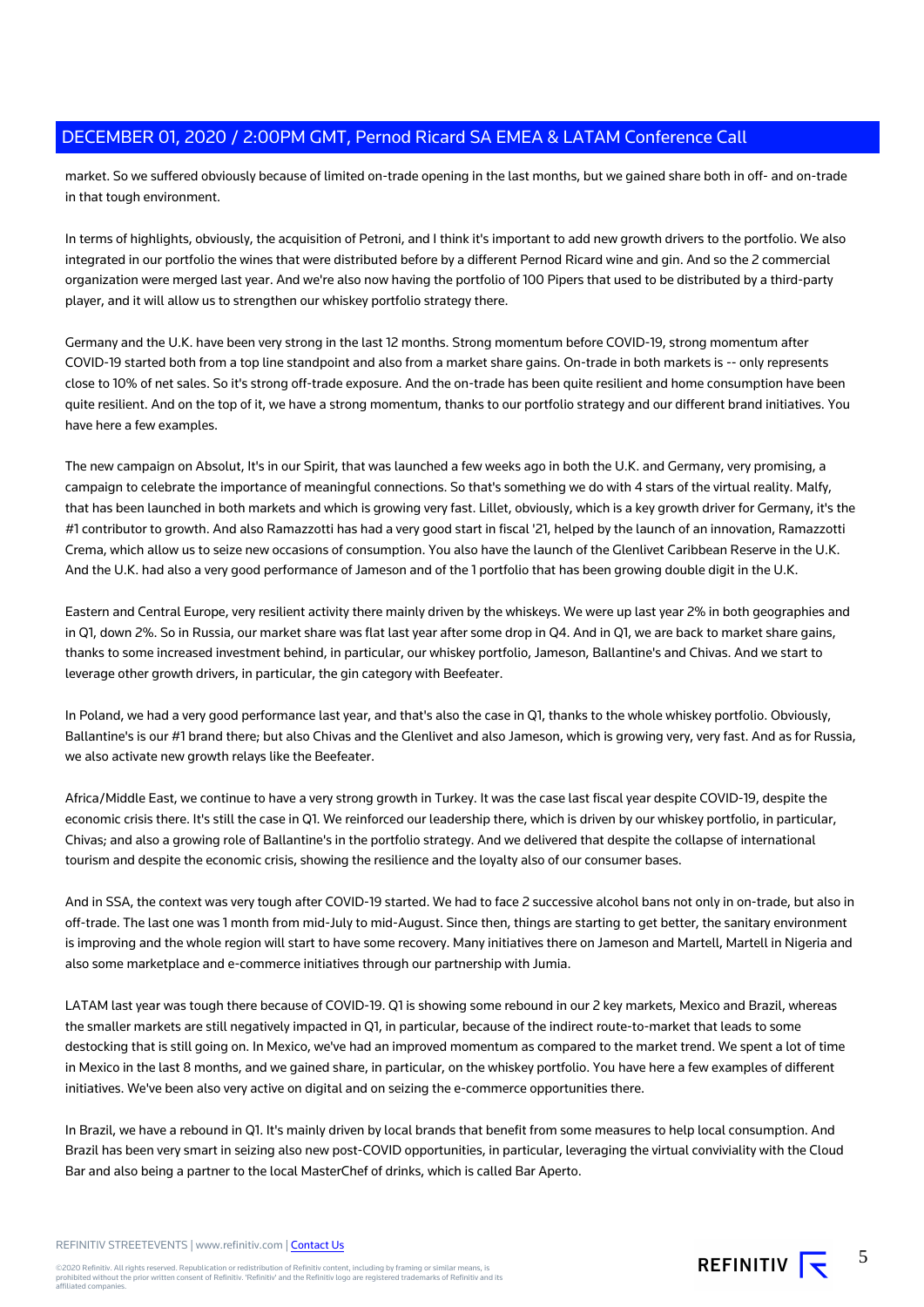So as a conclusion. In fiscal year '20, we had this resilient performance, and it's confirmed by an encouraging Q1. As you saw, we have the solid market share gains in most markets and most key categories. We benefited in Q1 with sanitary conditions easing during summer and also the staycation phenomenon. In Europe, we had a good off-trade resilience, but on-trade is still down in Q1. The current context is still difficult and very heterogeneous both from a market standpoint and also from a brand standpoint. We expect Q2 to be negatively impacted in Europe by the new on-trade restrictions due to COVID-19 second wave sanitary measures, most of them starting in November.

We had a clear strategic road map. Our Transform & Accelerate road map is still valid, even if we added a few infections. And in terms of the channel strategy or to adapt to new expectations from consumers, we plan to continue to win the whiskey battle. Innovation, gin and aperitif remain our main growth relays. We want to keep to have an active portfolio management. To continue to adapt our organization to the new environment. And last but not least, to keep having an active talent management with diversity and inclusion at the heart of it. And we believe we, at Pernod Ricard EMEA LATAM, are well positioned to see the growth opportunity going forward in key markets while we'll still manage resources in an agile way.

## **Julia Massies Pernod Ricard SA - VP of Financial Communication & IR**

Thank you very much, Gilles. We'll now take your questions, please.

## **QUESTIONS AND ANSWERS**

#### **Operator**

(Operator Instructions) And your first question comes from the line of Edward Mundy at Jefferies.

### **Edward Brampton Mundy Jefferies LLC, Research Division - Equity Analyst**

Three from me. The first is looking through the crisis, what do you think is a reasonable growth algorithm for Europe? Are you thinking low single-digit revenue growth is a reasonable place to be for this division?

#### The second is...

# **Julia Massies Pernod Ricard SA - VP of Financial Communication & IR**

Edward, sorry to jump in. The line wasn't clear. Did you say what is the reasonable growth algorithm? Is that what you were saying?

#### **Edward Brampton Mundy Jefferies LLC, Research Division - Equity Analyst**

Yes. What is a reasonable growth algorithm for Europe once we're through the pandemic on a medium-term view?

The second question is, despite the volatility from COVID, you've gained market share in most of your key markets. What do you think are the 2 or 3 most impactful things that you're doing today that you weren't doing a few years ago that's helped your share performance?

And then the third question is on the fit-for-purpose organization. I think the Transform & Accelerate program was explicitly around margin expansion between fiscal '19 and '21. Can you talk about the longevity of this program? Is it going to run much beyond '21? And what are your aspirations from a margin standpoint?

#### **Gilles Bogaert Pernod Ricard SA - Chairman and CEO of EMEA & LATAM**

Yes. Thank you for your question. I think your first question was on the growth algorithm. I think that in the presentation, we highlighted the growth that we had last year. For the full year, we were down 5%. In the first half, we were up 5%. So let's say, the last underlying trend -- top line trend that we had pre-COVID was mid-single-digit top line growth. Obviously, the COVID had a strong negative impact in Q4 and in H2. It will still have that impact obviously this year, in particular, in H1. But let's say that probably the performance we had in H1 fiscal '20 is a good proxy of the underlying trend we had pre-COVID, then it's hard to assess underlying trend during COVID, knowing that we have some markets which are growing at a good pace, some others which are still down. So it's very heterogeneous. And that's, I would say, the best summary I can do at the current situation.

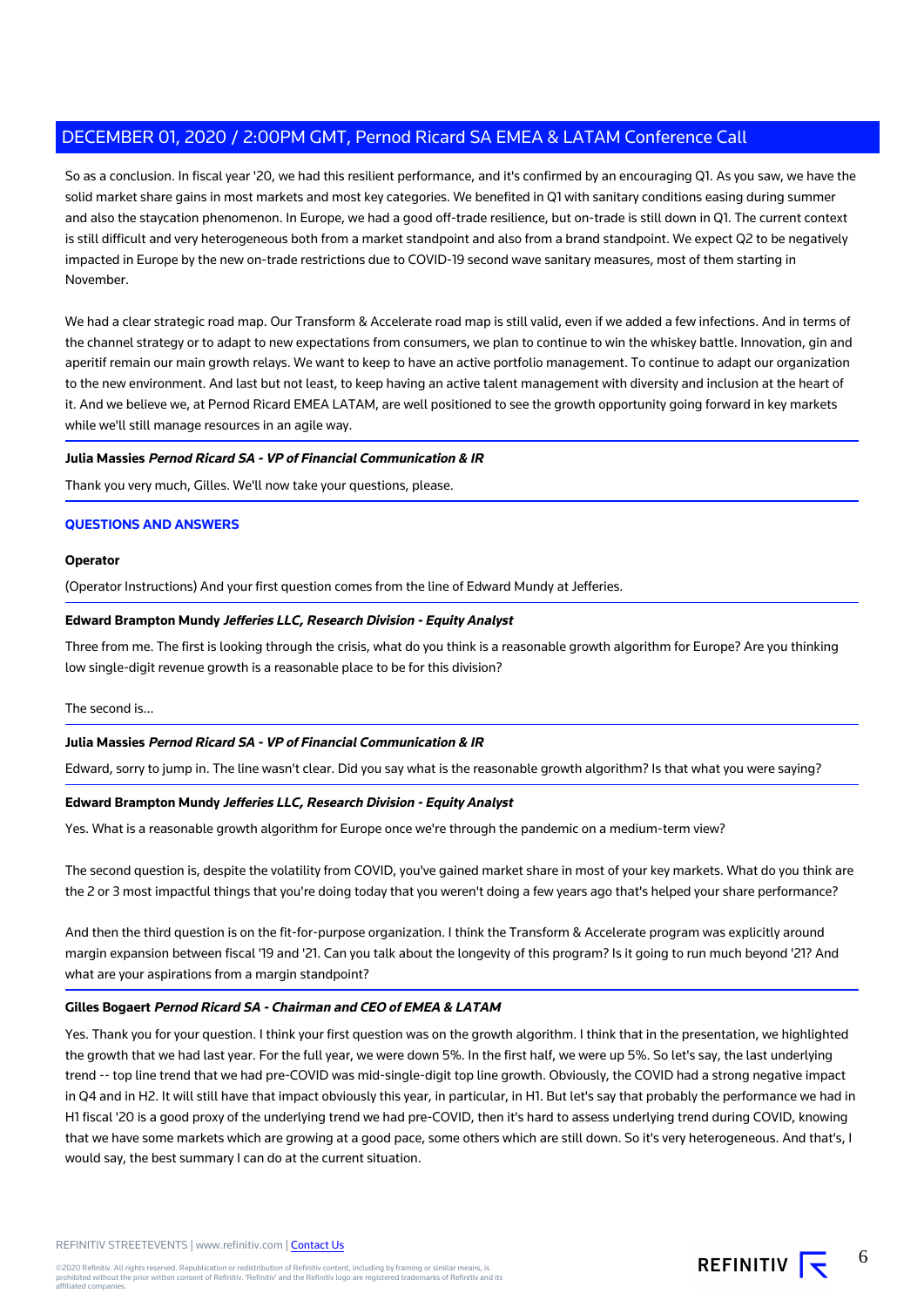In terms of market share, here's the thing we can share in many markets. I think it didn't come by chance. It's a consequence of everything we've done in the last few years on all topics on portfolio strategy. And I think that we have rightly activated growth -- new growth relays at the right time, which are now delivering. The case of what we do in innovation, we have clearly speeded up our pace of innovation. We have also seized ahead of time the new consumer trends in U.K. -- in fast-growing categories as the case in gin, and M&A has been part of it and to seize that opportunity. That's the case of Lillet, the aperitif wine that is having a very strong performance today. But this is something that we started to do in Germany 6 or 7 years ago. So that portfolio strategy, the fact that we are locating the resources at the right time behind the right opportunities is clearly paying off today.

I think also that the very good work that we've done on our key brands in terms of brand platforms. And in terms of execution, our Last 3 Feet execution has also paid off, for instance, on the brands like Jameson. In most markets, the brand is having a very good momentum not only in its strong historical markets like SSA or Russia, but also it's growing very fast in Western Europe, U.K., Germany and also in Poland.

I would like also to highlight the role of Ballantine's in the whiskey battleground. Ballantine's is growing very fast in our emerging markets, in LATAM, in Poland, in Eastern Europe, in Turkey. And it's also something that we started to accelerate 7 -- 6 or 7 years ago. So these are few examples of what we've done. I would also like to enhance our execution capabilities, the evolution of the organizations. I think the right strategy with stronger expertise, strong teams, strong ways of working and execution, I think allow us to deliver that good market share performance.

And in terms of Transform & Accelerate. So this plan was shaped 3 years ago. And when you launch a new approach, a new strategy, it delivers results over the following year. So we start obviously to get results from that. I think that many battlegrounds of that plan are still valid today, in particular, the digital acceleration. We started obviously to accelerate there, but there is still a lot to do to become a true data-driven company in the commercial area, in marketing parts to help us to make the right resource allocation, to help our salespeople to do -- to improve further their execution. And here, I expect that the benefit of that digital transformation will still be seen in the years to come.

# **Edward Brampton Mundy Jefferies LLC, Research Division - Equity Analyst**

Okay. And just on the fit-for-purpose organization piece, can you talk a little bit more broadly about where you are in that journey and whether that sort of comes to an end in fiscal '21 and what will that run sort of be on that period as well?

# **Gilles Bogaert Pernod Ricard SA - Chairman and CEO of EMEA & LATAM**

An agile organization that needs to reinvent itself permanently. That said, I think that a lot has been done in the last 2 years. We now have an IT organization, which is far more globalized, and it's now effective. We have leveraged our management entity all over the world to have a stronger sharing of expertise, common themes for things like consumer insights or digital studios, some finance -- some synergies in back office for finance, for supply chain between those markets. And I think that a large part of what we plan to do has been done last year and is being done now. So most of the transformation of our -- and evolution of our organizations have been done in the last 2 years.

# **Operator**

And your next question comes from the line of Trevor Stirling at Bernstein.

# **Trevor J. Stirling Sanford C. Bernstein & Co., LLC., Research Division - Senior Analyst**

Gilles and Julia, three questions from my side as well, please. First one, Gilles, it seems you -- as part of Transform & Accelerate, becoming more consumer-centric is part of the program. In what way was the organization not consumer-centric before? How do you think the organization is actually changing? A little bit more granularity there would be very helpful.

Same thing, I think you mentioned that Malfy was the #3 contributor to growth in the region. I was just wondering what the other 2 were.

And the third question, as part of fit for purpose, I presume this involves a lot more standardization of ERP systems. As Pernod Ricard, do you now have a global ERP system or is it regional systems?

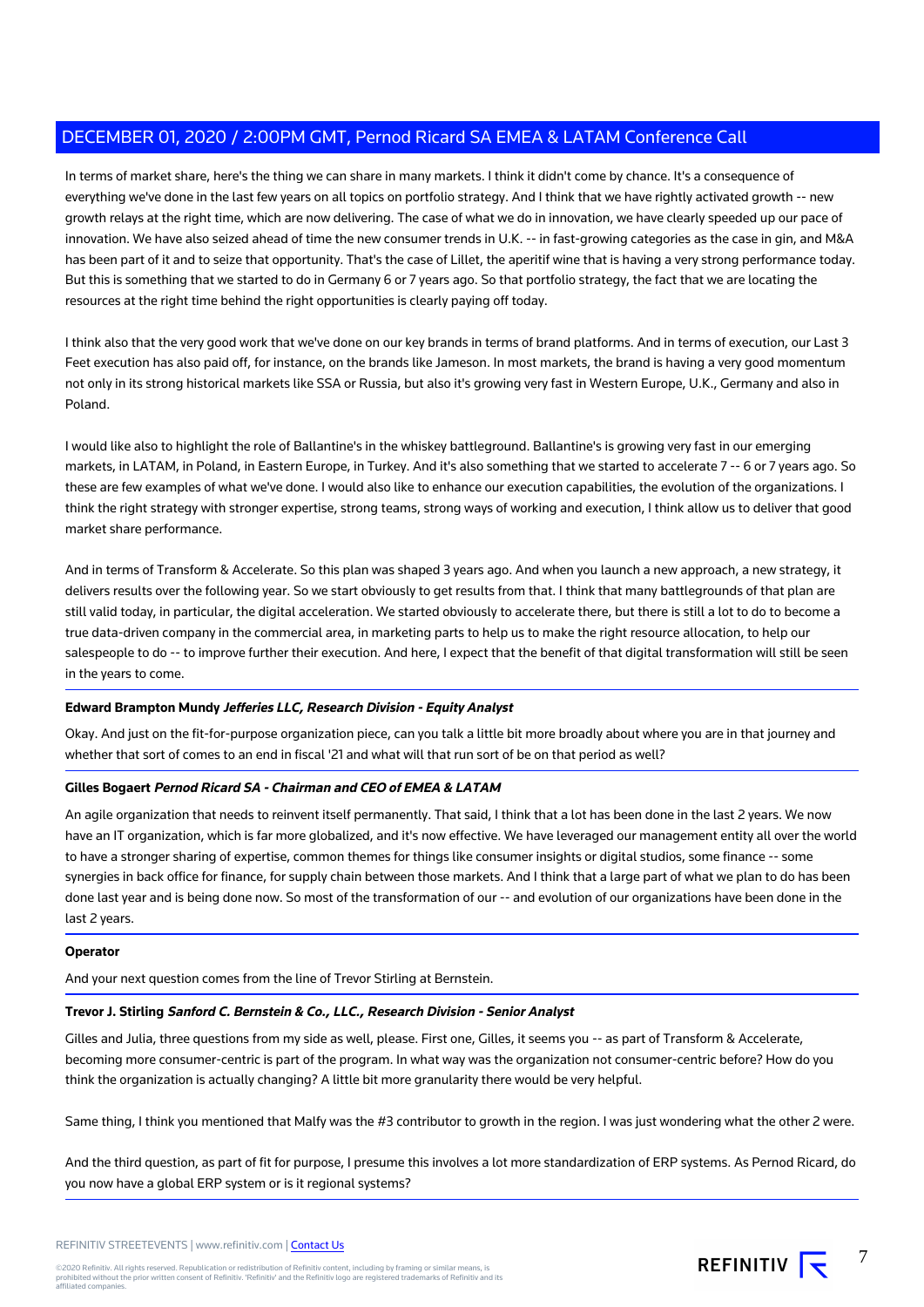## **Gilles Bogaert Pernod Ricard SA - Chairman and CEO of EMEA & LATAM**

Thank you for your questions. I think first one on consumer centricity, I wouldn't say that we were not consumer-centric. We want to be more consumer-centric and, in particular, leveraging data, as I said before, and starting with consumer data. And for instance, we created 1 year ago a global consumer insight organization, which allows us to have a better understanding of new consumer trends to be able to make the -- I would say, the right business decisions. And I think this is a move that we've done. We decided to create a regional innovation hub, which will allow -- to be closer to consumers, identifying the new trends starting with the markets and then work together with the brand companies on the innovation pipeline. So here, the starting point will be to see the new trend that we have in the market. Our new S&R strategy is also starting with the consumer, from buying a brand to buying into a brand. And that's definitely something that we do more and more in developing our brand strategies and brand campaign. So that's what we mean in the more consumer-centric.

In terms of growth drivers for the region, you're right, I mentioned Malfy in the top 3 since the beginning of the year. Lillet and Jameson are the 2 other leading brands. And Malfy and Lillet were not in the portfolio 10 years ago. We show the importance of betting behind the right growth relays at the right time.

And in terms of fit-for-purpose organization and evolution of IT and so on, it's not just a matter of ERP. I think we tend to have ideas of what's ERPs in most countries. We don't have necessarily the same core model everywhere. But with the new IT organization that we have, whenever we deploy a new IT solution, whether it is SAP one or any other apps we want to deploy in our market cos. We now do it in an industrial way at the regional level or at the group level, which allows to have far more commonalities and to be quicker in deploying, I would say, new apps, which are adapted to the new needs. And today, with the new technologies with the API technical solutions, now you can link apps between each other even if you have a history of different ERPs. So I think that's something that today we can manage very efficiently. And more importantly, we have today an IT organization, which is organized in a way that it can be a very efficient enabler for the group transformation going forward.

#### **Operator**

Your next question comes from the line of Sanjeet Aujla at Credit Suisse.

## **Sanjeet Aujla Crédit Suisse AG, Research Division - European Beverages Analyst**

Gilles, three questions from me also, please. Firstly, on wine. Would you say the wine portfolio is strategically more important than in the past for the organization in a post-COVID world?

Secondly, can you just talk a little bit more about e-commerce? What sort of acceleration have you seen there? How significant is e-commerce now in recent months for your business in Western Europe versus the year before?

And then just coming back to stock levels. Can you just comment on stock levels, particularly across your emerging markets. You spoke a little bit about LATAM seeing some destocking, maybe a little bit in Russia as well, but love to get a sense of what depletions are doing versus stock levels in those markets.

## **Gilles Bogaert Pernod Ricard SA - Chairman and CEO of EMEA & LATAM**

Well, on wine, I don't know if it's more important. I know it's doing better. And that's what matters at the end of the day. It's doing better because I think that in the last 2 years, we've done in the group a very good work in improving the performance, in adjusting the organization to be more efficient, to be quicker at innovating, to have a more fluid relationship between the brand company and the market cos. And this very good work I think is paying off today. It's fair to say that in the COVID times, in some countries, wine has been particularly resilient also. And that was particularly the case in the U.K. But I think it's a combination of a good portfolio strategy and a good -- an improved execution in wine as much as COVID-19 trends favoring current trend. So wine is -- and I think I had the same question last year. Wine I think is quite a good complement to our spirit portfolio, in particular, in some management entities like the U.K., Northern Europe and also Spain where we enjoy a good Spanish wine portfolio.

E-commerce, that's definitely a channel on which we have accelerated a lot partly because this channel was boosted by the Covid-19

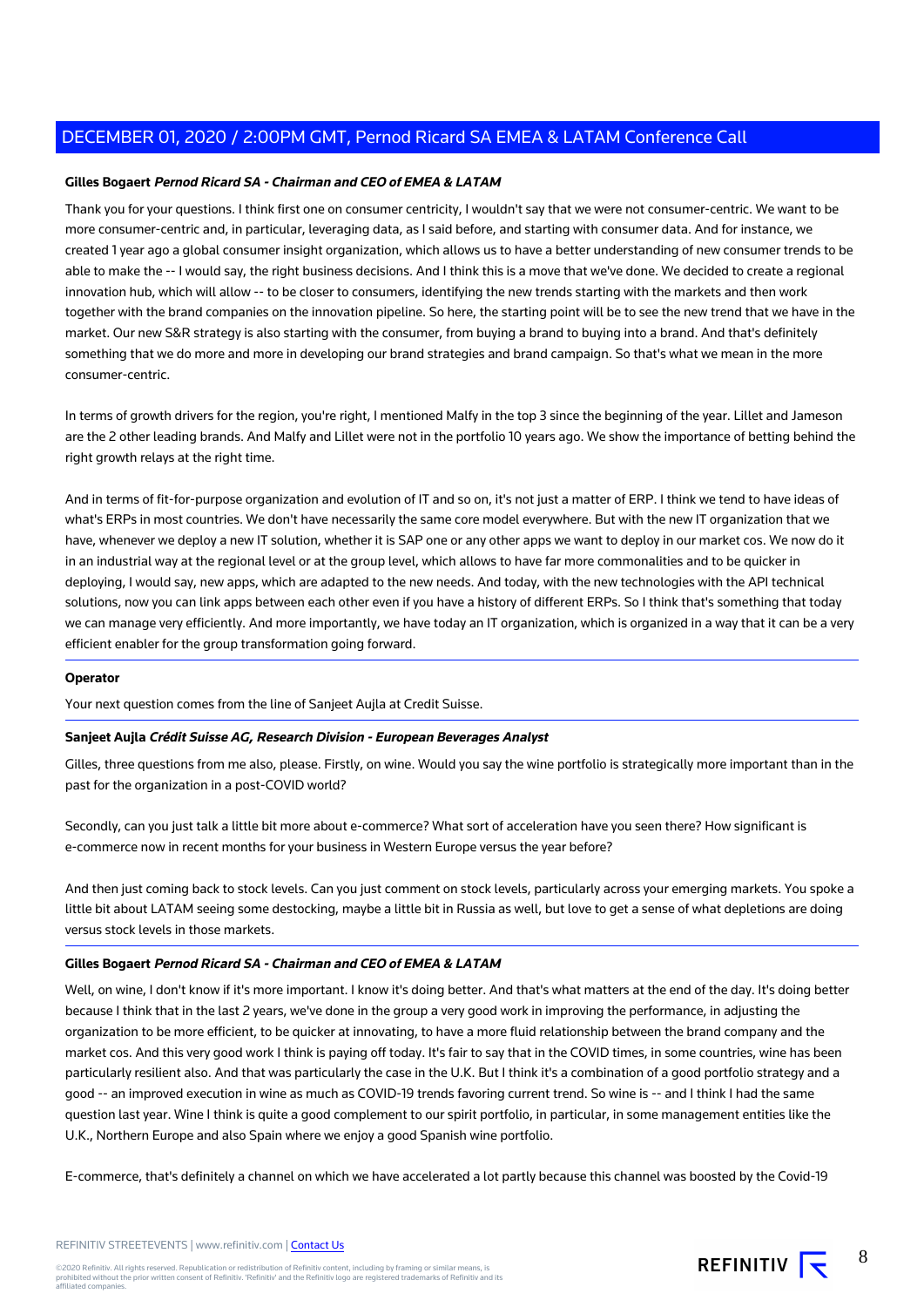context, but also because I think we've done the right things in terms of ways of working, in terms of elevating our skills and investing more in that channel with different drivers, the e-retail, the big marketplaces, the on-demand with some agreements with companies like Glovo or Rappi. In Africa, as you know, we have a partnership with Jumia. And we also have our own marketplace, Drinks & Co, that has become more important after the successive acquisitions of Uvinum and Bodeboca.

So we have a large diversified e-commerce ecosystem. And it's delivering because I think, on average, our sales have been multiplied by 2 in the last 12 months. It's not across the board because some countries are more advanced than others in the region. Very clearly, U.K., Germany, South LATAM are the most promising countries for us in terms of e-commerce. We are also accelerating a lot in North LATAM and also in Nigeria even if the share of e-commerce in Nigeria, in Italy, in Southern Europe is a bit lower. It's still a little developed in Eastern Europe. By the way, e-commerce is not legal in Russia for spirits and in the Middle East. But U.K., Germany, LATAM and Africa are definite areas where we are accelerating. And we believe that we get share in e-commerce in the last 12 months in most of the geographies.

And in terms of stocks levels, to make it short and simple, I believe that today, they are probably at normal levels. Let's say that the level of inventories has been different from one market to another one, depending on the structure of the market, whether the route to market is direct or indirect and also that of the timing of the peak of the pandemic. And that's why -- because LATAM has been impacted a bit later than others, this is a region where we still have some destocking in Q1, in particular, in smaller markets where we work with third-party distributors that have not ordered a lot since the beginning of the year. But things are getting more normalized now.

# **Operator**

Your next question comes from the line of Olivier Nicolai at Goldman Sachs.

## **Jean-Olivier Nicolai Goldman Sachs Group, Inc., Research Division - Equity Analyst**

Gilles and Julia. I've got three questions, if I may. First, on Spain. Obviously, you said it's a big on-trade market. I was just wondering if you had any idea of what about the -- what do you think about the pace of recovery over the next few years, and you think the on-trade channel would be permanently weaker going forward in Spain.

The second question is regarding cognac for the region. And obviously, your region is very wide. So I was just wondering if perhaps you could give us a bit of what your view is on cognac potential in Africa, Middle East and perhaps as well in Europe as a market brand.

And just lastly, it's more actually a question on your Slide 19 regarding Turkey. Since you mentioned that organic sales growth was strong, I was just wondering if it's just purely pricing to offset inflation or is there any volumes growth as well there.

#### **Gilles Bogaert Pernod Ricard SA - Chairman and CEO of EMEA & LATAM**

Thank you. (foreign language) Your first question was on Spain. I think you're right to say that it's a large on-trade market and more than half of the domestic market is on-trade. But it's also a market where the border business is important and is also impacted by the ability of people to travel. The on-trade today is still suffering a lot because there are many sanitary constraints. It's not totally close. It's a different situation province by province. Excluding some provinces, it's open in others, but very often with some very strict timing and a number of seats restrictions.

Looking at Spain, the last big crisis was in 2008, '09. And at that time, the on-trade was very severely hit. Many outlets closed and were not reopened. But all the outlets reopened afterwards. And the consumption came back because it's really part of the culture there. It's part of -- people in Spain, they tend to go out with friends and with families to the restaurants. They don't have the habit to host at home. Now that's something that could evolve potentially with the current crisis, but we definitely believe that on-trade is really a strong part of the Spanish culture. There was a clear improvement in July, August during the summer, fast improvement. It's unfortunately got worse after that because the COVID-19 second wave started to hit again.

But we are confident that when the pandemic starts to be behind us, this channel should grow again. Again, maybe with some on-trade outlets, new ones that could reopen. Mainly also with some stronger day consumption as opposed to night consumption because it's true that the night clubs have been a lot impacted by the current crisis. And we have started to see ahead of the COVID-19 crisis a gradual

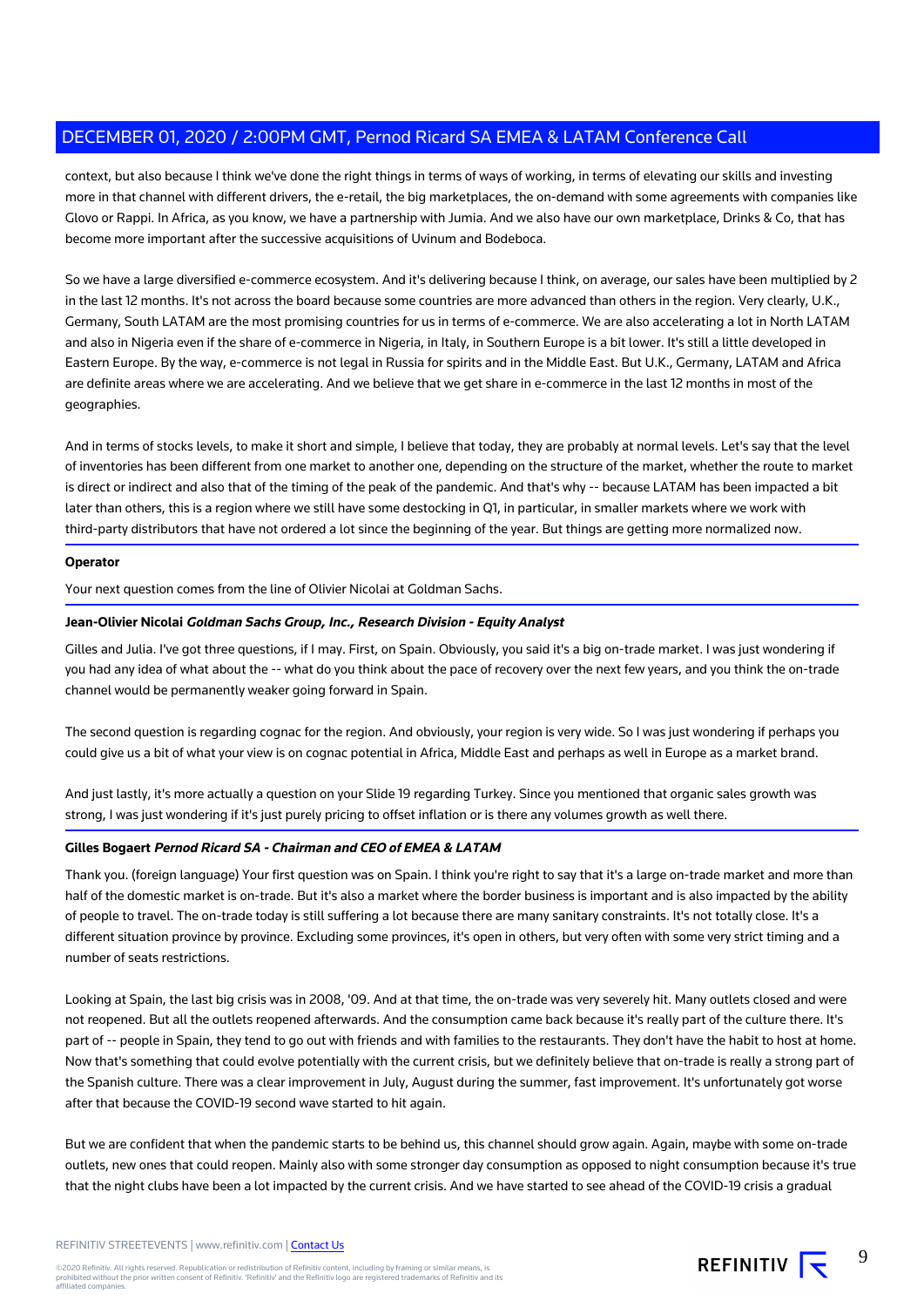shift towards more day consumption. And that's something that we have and we have anticipated with our portfolio strategy. I think the acquisition of Petroni vermouth, the aperitif, is totally in line. The innovation that you are going to see on the Spanish market are also going in that direction. So it could take time. But when the pandemic is behind us, I think it will just accelerate within a few months.

In terms of cognac, it's fair to say that EMEA LATAM is not the largest region for Martell. It's more about Chinese, Asia, Travel Retail and the U.S. Nevertheless, we have a few markets which are very attractive in terms of size and growth potential for Martell and for cognac, the first one being Nigeria. It's -- Martell is going very fast there. It's a 200 million inhabitant country whose population is growing very, very quickly, very influenced by the U.S. And that's definitely a very promising market there. And we invest clearly behind Martell to aggressively grow the brand there.

We are the market leaders in Mexico, and that's another market which is attractive to us. Obviously, the whole Southern America and the Caribbean with the importance of U.S. tourism even if it's a bit less strong at the time being, it is very definitely also a growth potential as part of the Prestige portfolio. And I would also like to add Russia. There is a strong brandy consumption habit there, and Martell has the potential to grow there. And then U.K. and Northern Europe are also attractive markets. But here, we are still very careful about the pricing strategy there.

Turkey has had a great performance in the last 3 months and in the last 12 months also, very, very resilient. So despite the collapse of tourism, despite the subdued on-trade, thanks to a very strong resilience of the traditional off-trade business. So we -- and this growth is coming both from volume growth and pricing. It's really a combination of the 2. It's fair to say that in Turkey, we partly benefited from some transfers from Travel Retail because the Travel Retail being almost new there. There was some of the volumes which were recaptured back on the domestic market. We happen to have a very loyal and a resilient consumer bases in Turkey, and we speak about maybe 4 million, 5 million people with high purchasing power and which -- who can keep consuming despite the local currency devaluation. And that's something we've seen clearly in the last 18 months. So very strong growth there coming from pricing, but also very clearly from volume growth and market share gains.

(foreign language)

# **Operator**

The final question comes from the line of Simon Hales at Citi.

# **Simon Lynsay Hales Citigroup Inc., Research Division - MD**

Just a couple of quick ones from me, please. I wonder if you -- can you talk a little bit more about maybe the tequila portfolio and how that's been developing? How the mezcal and the tequila portfolio is being rolled out, the opportunities you perhaps see across your geographies?

And maybe linked to that, what are you seeing in terms of agave prices at the moment? Anything you can say about how they are starting to trend?

And then secondly, I know, obviously, you've been doing a very good job in terms of the market share gains we've seen across a number of your regions and countries for a while. How much do you think -- over the last sort of 6 to 12 months on the back of the COVID pandemic, how much sort of the share gains that you've seen do you think have come from the independents, the craft sector and big brands just resonating more with consumers? Do you think that's driven a step-up in your share growth? Or is it something else?

### **Julia Massies Pernod Ricard SA - VP of Financial Communication & IR**

Simon, this is Julia. The line wasn't great. Can I just rephrase the second question, you were asking the share gains. How much came from the craft or smaller brands and big brands winning? Is that -- was that the question?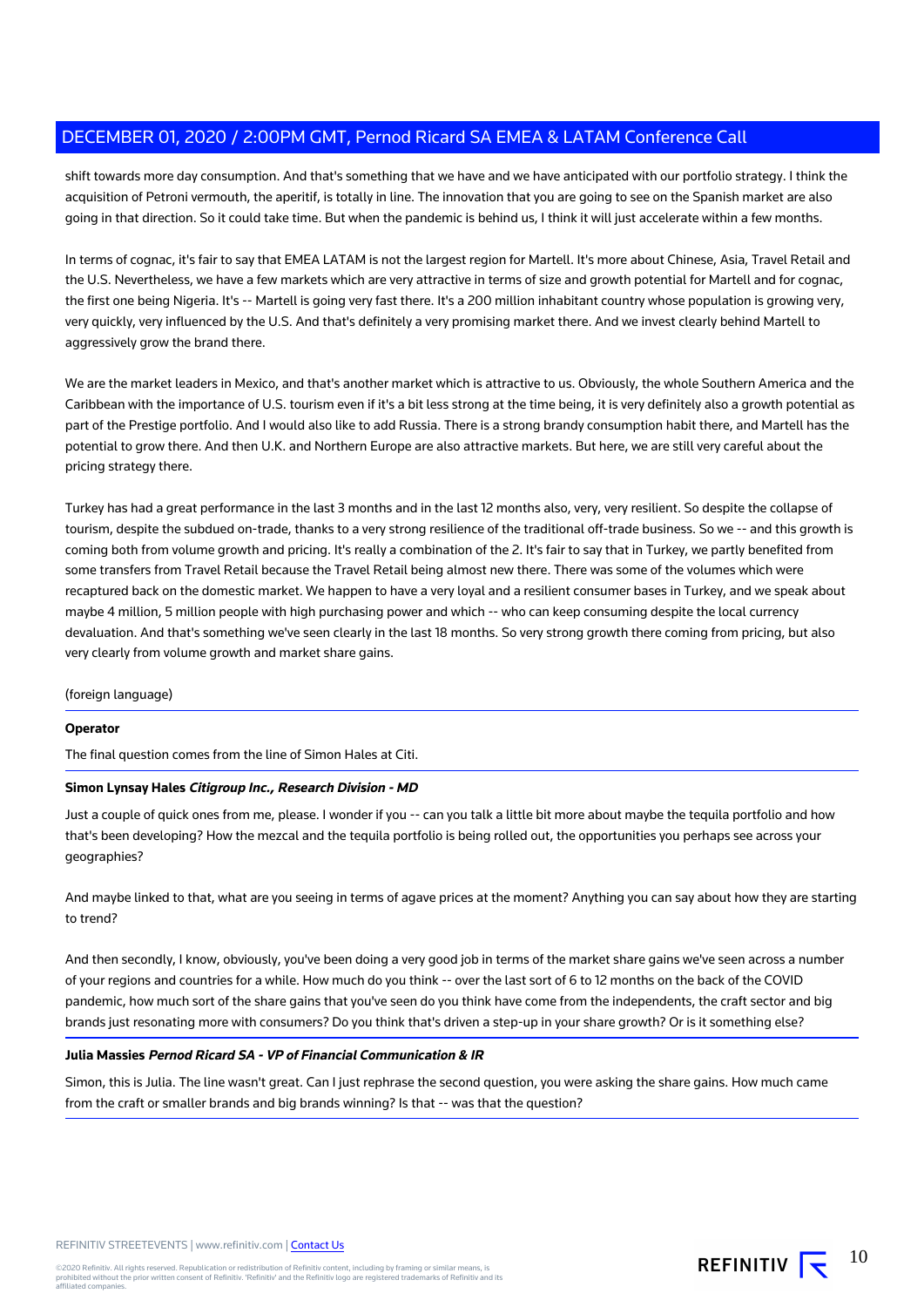#### **Simon Lynsay Hales Citigroup Inc., Research Division - MD**

Yes. It was just to get a feel, Julia. Obviously, you've probably gained share from your big competitors, but also craft and smaller independents have been under pressure under COVID. So has that also been a bigger contributor to some of the share gain of late? I suppose the underlying question is, how much of the recent share gains do you think you can really hang on to post the pandemic?

# **Gilles Bogaert Pernod Ricard SA - Chairman and CEO of EMEA & LATAM**

Okay. Thank you, Simon, for your question. First one on the tequila and mezcal portfolio. So I think it's more a question on, let's say, the brand company that we call House of Tequila, which, you're right, is part of the EMEA LATAM, even if by far, #1 market is -- on the U.S., obviously. And our tequila portfolio has been doing very well in the last 12 months, even post-pandemics with strong growth on brands like Avion, on Altos and also at the higher end of Reserva 44 and another new mezcal brand, Del Maguey.

So there is clearly a very strong demand there in the U.S. We've been able to seize that growth, putting in place the right portfolio strategy with Reserva 44 being the Prestige brand; Avion, the super premium one; and Atos being the premium one; the last brand being Olmeca, which is mainly sold in Europe, in particular, in Russia or Turkey and very exposed to the night channel. So Olmeca has suffered because of that exposure. But the 3 of the brands are very exposed to the U.S., have had a very, very good performance following the trend that we see on the category in the U.S.

So that's definitely a strategic priority for us. Obviously, we expect in the years to come the profitability to improve not only through strong pricing, but also through normalization of the cost of agave. We've been waiting for that for many years. We, today, believe that the price of agave should probably plateau in the next couple of years before going down, plateauing around MXN 30, MXN 32 a kilo. It's fair to say that the strong resilience of the tequila category in the last 12 months is probably delaying a little bit the decrease of the price of agave. But we are confident that midterm, it should clearly happen.

And your second question on the share gain. I think in reality, it's coming from a large spectrum of brands, both premium blockbuster brands that very clearly have been quite resilient during that crisis. I think consumers look for safe also choices. And brands like Jameson, Ballantine's, Chivas, Absolut in Europe have been particularly resilient. But we also have some specialty brands that have been -- that have had a very strong performance. And our specialty brand in EMEA LATAM have grown at a quicker pace than the rest of the portfolio driven by brands like Lillet, Malfy, also our specialty malt brands. Glenlivet is doing well, but the other malt brands are also doing quite well.

So I think that here, it's a combination of a premium blockbuster brand and also a specialty brand that allowed us to gain share. Our intent is to keep gaining share, doing a good job on our portfolio strategy, on our brand platforms, on our Last 3 Feet execution. During COVID-19, the fact that we have a strong portfolio and a strong distribution network has helped. But that momentum, we already had it before. So that's how we intend to keep gaining share on our key brand in the future.

#### **Julia Massies Pernod Ricard SA - VP of Financial Communication & IR**

This brings our call to a close. Thank you very much, ladies and gentlemen, for your time. Thank you very much, Gilles. Have a good afternoon or morning, if you're calling us from elsewhere.

#### **Operator**

That does conclude the conference for today. Thank you for participating. You may all disconnect.

#### **DISCLAIMER**

Refinitiv reserves the right to make changes to documents, content, or other information on this web site without obligation to notify any person of such changes.

In the conference calls upon which Event Briefs are based, companies may make projections or other forward-looking statements regarding a variety of items. Such forward-looking statements are based upon current expectations and involve risks and uncertainties. Actual results may differ materially from those stated in any forward-looking statement based on a number of important factors and risks,

11

REFINITIV  $\overline{\mathbf{t}}$